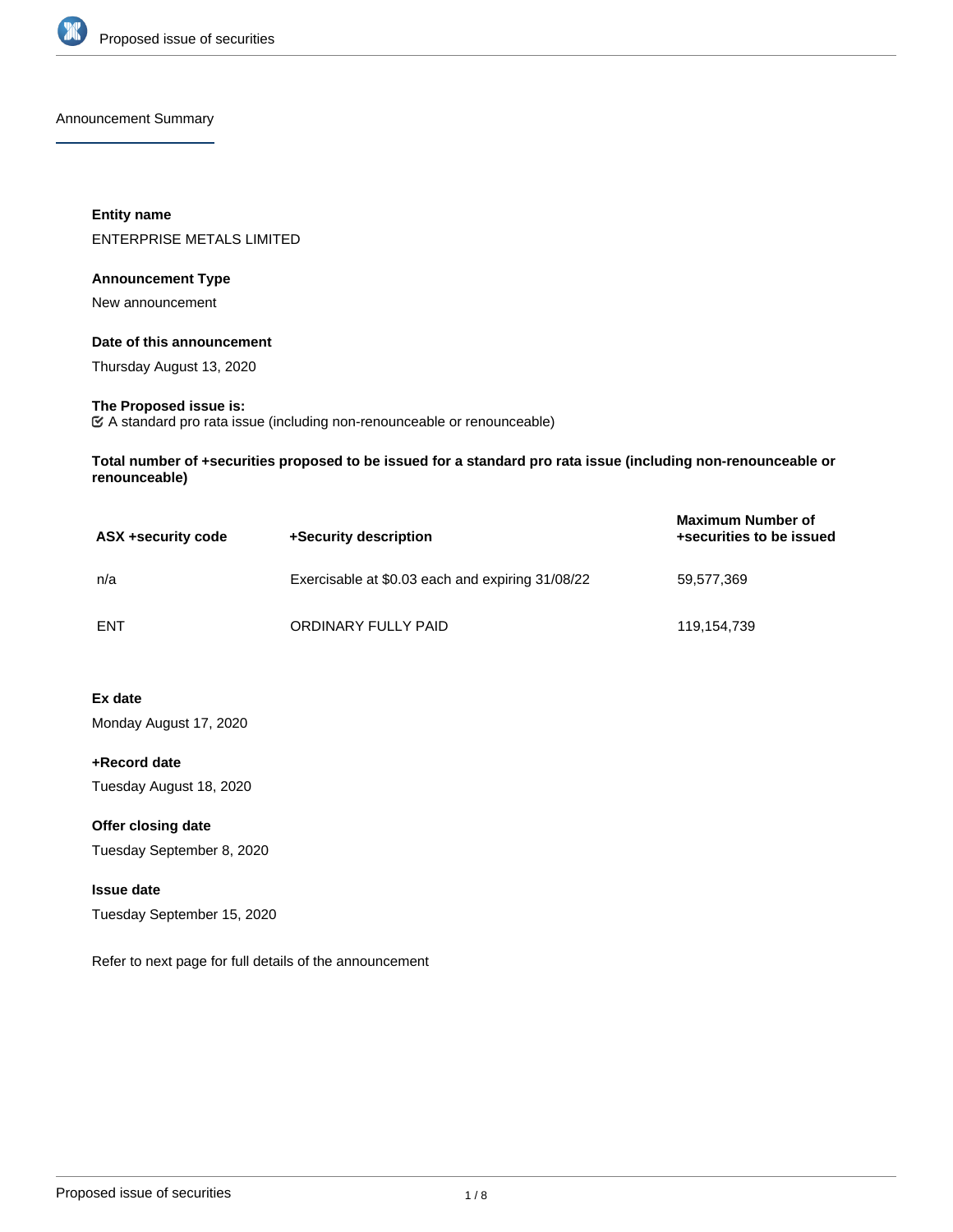

Part 1 - Entity and announcement details

# **1.1 Name of +Entity**

# ENTERPRISE METALS LIMITED

We (the entity named above) give ASX the following information about a proposed issue of +securities and, if ASX agrees to +quote any of the +securities (including any rights) on a +deferred settlement basis, we agree to the matters set out in Appendix 3B of the ASX Listing Rules.

# **1.2 Registered Number Type**

**ACN** 

**Registration Number**

123567073

# **1.3 ASX issuer code**

ENT

# **1.4 The announcement is**

New announcement

# **1.5 Date of this announcement**

Thursday August 13, 2020

# **1.6 The Proposed issue is:**

A standard +pro rata issue (non-renounceable or renounceable)

### **1.6a The proposed standard +pro rata issue is:**

 $\mathfrak{S}$  + Non-renounceable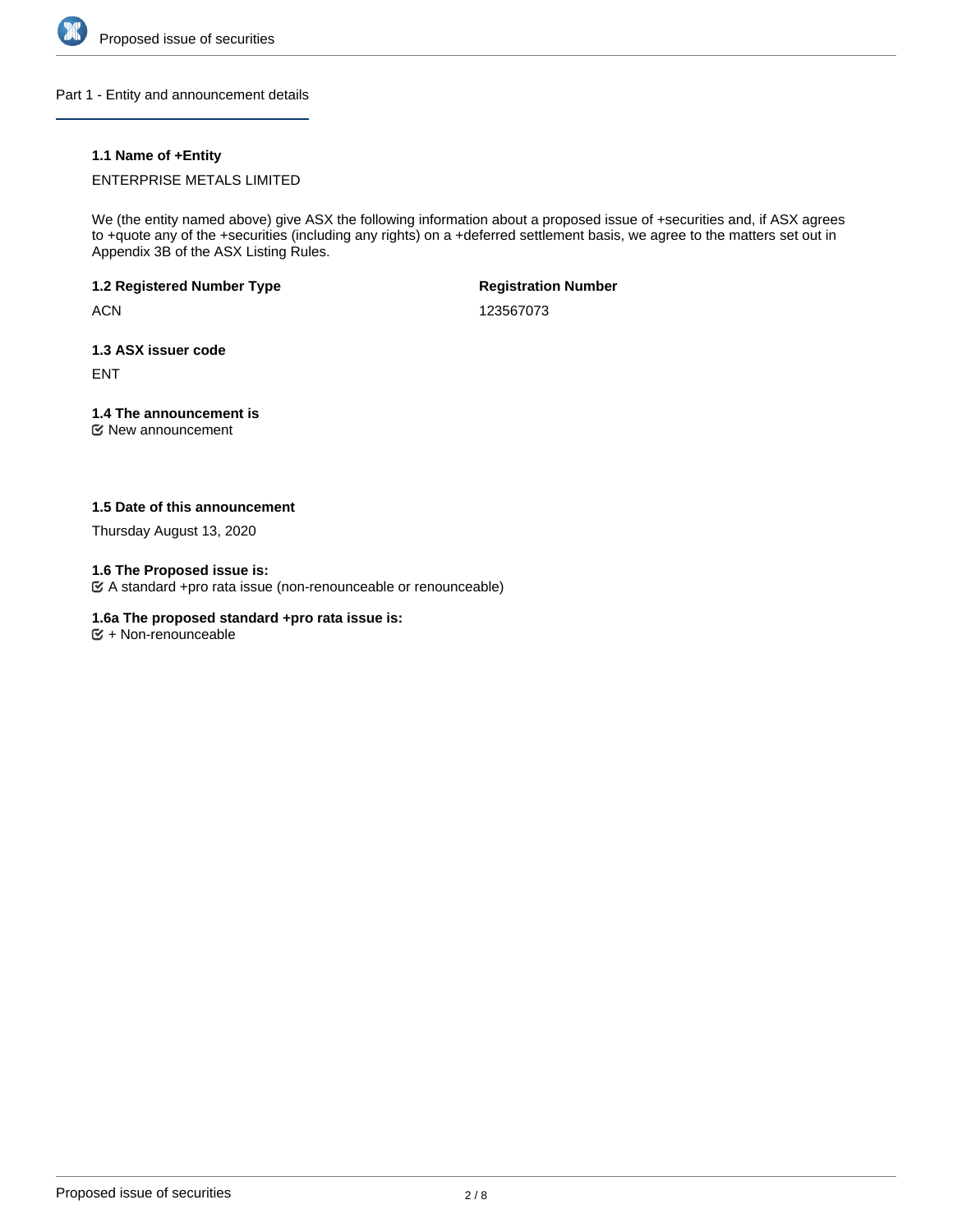

Part 3 - Details of proposed entitlement offer issue

Part 3A - Conditions

**3A.1 - Are any of the following approvals required for the entitlement offer to be unconditional?**

- **+Security holder approval**
- **Court approval**
- **Lodgement of court order with +ASIC**
- **ACCC approval**
- **FIRB approval**
- **Another approval/condition external to the entity**

No

Part 3B - Offer details

**Class or classes of +securities that will participate in the proposed issue and class or classes of +securities proposed to be issued**

**ASX +security code and description**

ENT : ORDINARY FULLY PAID

**Is the proposed security a 'New class' (+securities in a class that is not yet quoted or recorded by ASX) or an 'Existing class' (additional securities in a class that is already quoted or recorded by ASX)?** Existing class

**Will the proposed issue of this +security include an offer of attaching +securities?**  $\mathscr{C}$  Yes  $\mathscr{C}$  No

**If the entity has quoted company options, do the terms entitle option holders to participate on exercise?**

Details of +securities proposed to be issued

#### **ASX +security code and description**

ENT : ORDINARY FULLY PAID

**ISIN Code (if Issuer is a foreign company and +securities are non CDIs)**

**ISIN Code for the entitlement or right to participate in a non-renounceable issue (if Issuer is foreign company and +securities are non CDIs)**

**Offer ratio (ratio to existing holdings at which the proposed +securities will be issued)**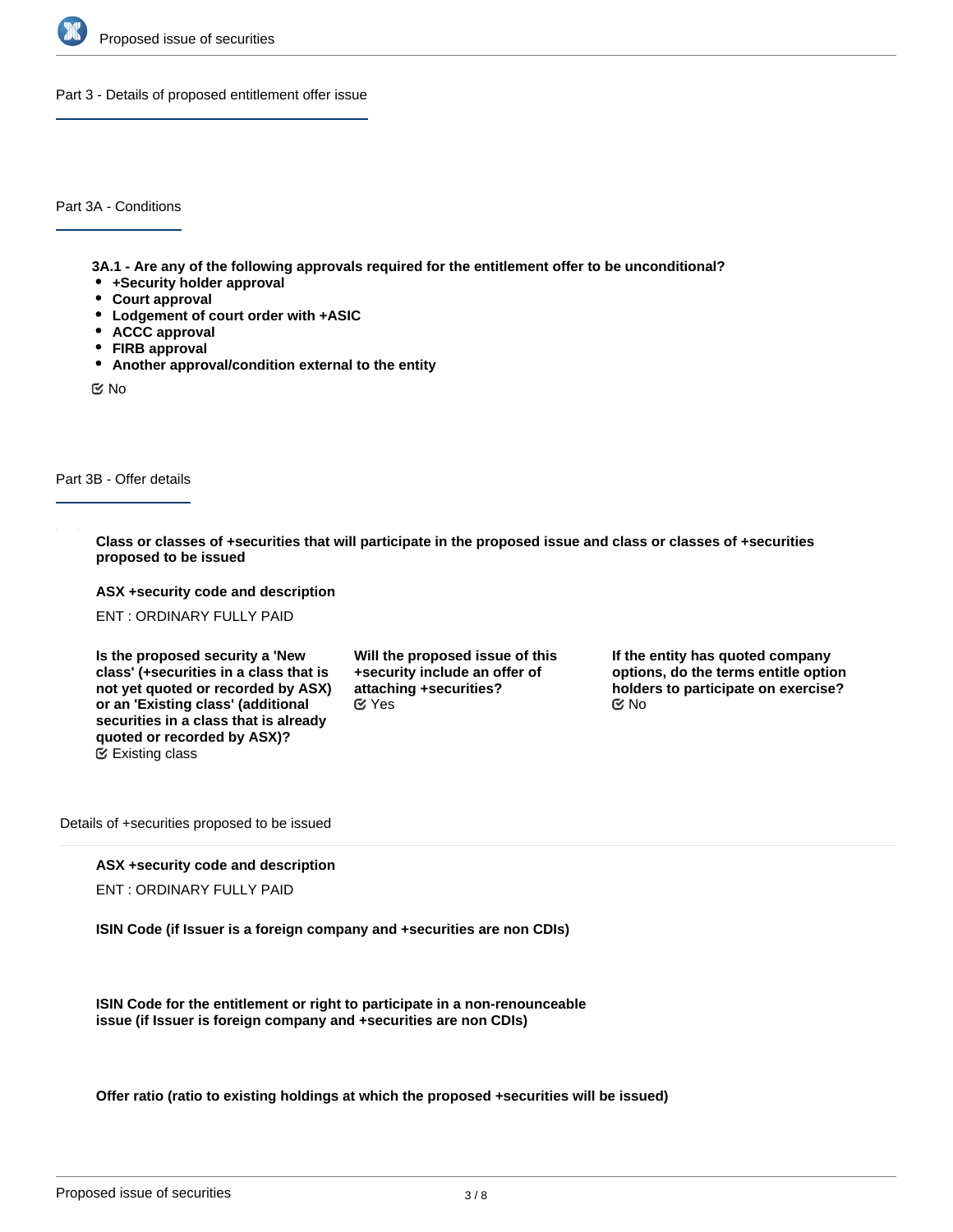

| The quantity of additional +securities For a given quantity of +securities<br>to be issued | held                                                                            |
|--------------------------------------------------------------------------------------------|---------------------------------------------------------------------------------|
|                                                                                            | 4                                                                               |
|                                                                                            |                                                                                 |
| What will be done with fractional<br>entitlements?                                         | Maximum number of +securities<br>proposed to be issued (subject to<br>rounding) |
| Fractions rounded down to the nearest<br>whole number or fractions disregarded             | 119,154,739                                                                     |
|                                                                                            |                                                                                 |

#### **Offer price details for retail security holders**

| In what currency will the offer be | What is the offer price per +security |
|------------------------------------|---------------------------------------|
| made?                              | for the retail offer?                 |
| AUD - Australian Dollar            | AUD 0.02200                           |

#### **Oversubscription & Scale back details**

**Will individual +security holders be permitted to apply for more than their entitlement (i.e. to over-subscribe)?** Yes

#### **Describe the limits on over-subscription**

no limits

**Will a scale back be applied if the offer is over-subscribed?** Yes

### **Describe the scale back arrangements**

pro-rata

**Will these +securities rank equally in all respects from their issue date with the existing issued +securities in that class?** Yes

#### Attaching +Security

**Is the proposed attaching security a 'New class' (+securities in a class that is not yet quoted or recorded by ASX) or an 'Existing class' (additional +securities in a class that is already quoted or recorded by ASX)?** New class

Attaching +Security - New class (+securities in a class that is not yet quoted or recorded by ASX)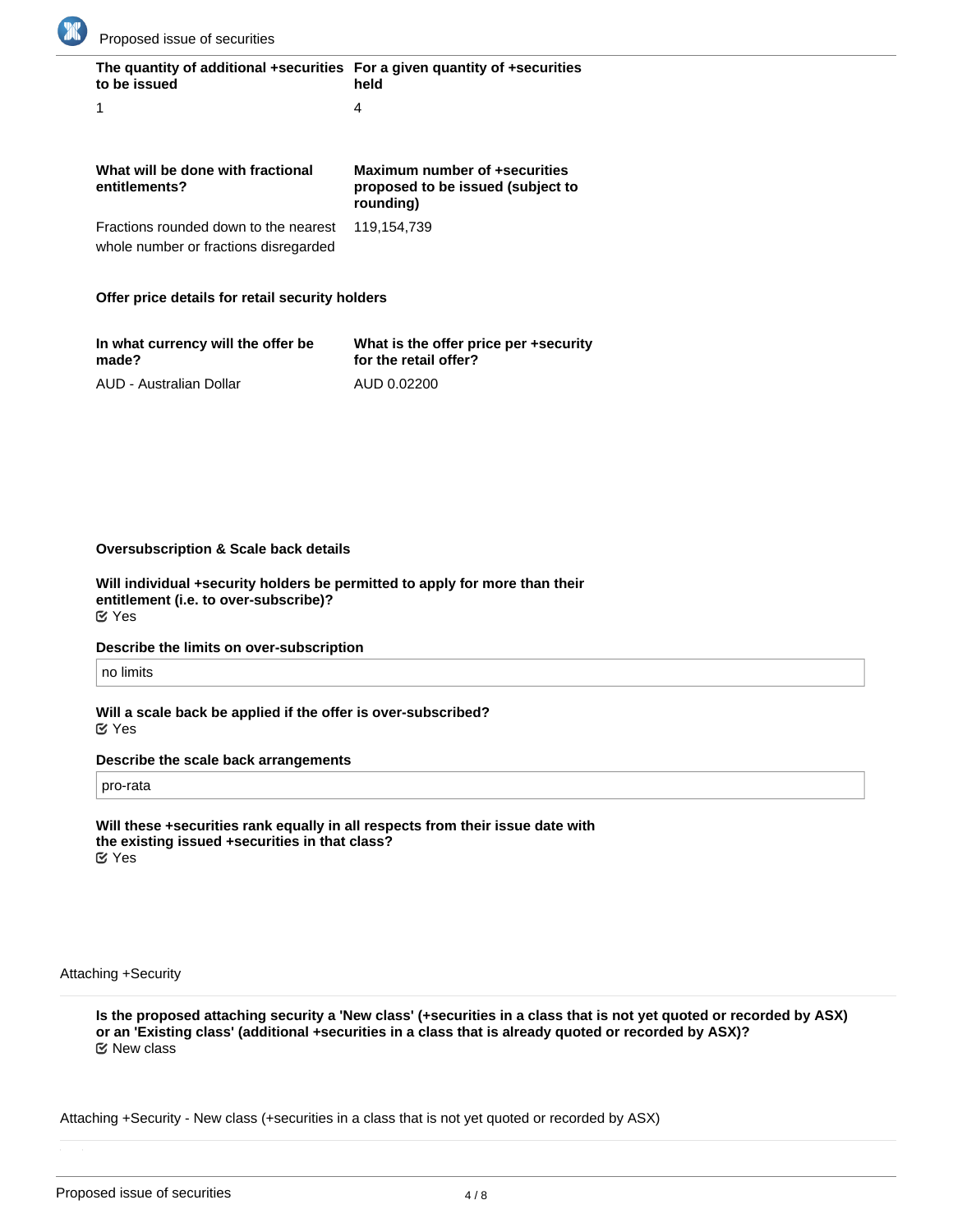

# **Details of attaching +securities proposed to be issued**

**ISIN Code (if Issuer is a foreign company and +securities are non CDIs)**

**ISIN Code for the entitlement or right to participate in a non-renounceable issue (if Issuer is foreign company and +securities are non CDIs)**

| of the proposed +securities are appropriate and<br>equitable under listing rule 6.1? | Have you received confirmation from ASX that the terms Will the entity be seeking quotation of the 'new' class of<br>+securities on ASX? |  |
|--------------------------------------------------------------------------------------|------------------------------------------------------------------------------------------------------------------------------------------|--|
| <b>M</b> Yes                                                                         | tiX No                                                                                                                                   |  |
| ASX +security code                                                                   | +Security description                                                                                                                    |  |
| New class-code to be confirmed                                                       | Exercisable at \$0.03 each and expiring 31/08/22                                                                                         |  |

**+Security type**

**Options** 

**Offer ratio (ratio of attaching securities at which the new +securities will be issued)**

| The quantity of attaching +securities to be issued    | For a given quantity of the new +securities issued          |  |
|-------------------------------------------------------|-------------------------------------------------------------|--|
| 1                                                     | 2                                                           |  |
| What will be done with fractional entitlements?       | Maximum number of +securities proposed to be issued         |  |
| Fractions rounded down to the nearest whole number or | (subject to rounding)                                       |  |
| fractions disregarded                                 | 59,577,369                                                  |  |
| Offer price details for retail security holders       |                                                             |  |
| In what currency will the offer be made?              | What is the offer price per +security for the retail offer? |  |
| AUD - Australian Dollar                               | AUD 0.00000                                                 |  |

### **Oversubscription & Scale back details**

**Will individual +security holders be permitted to apply for more than their entitlement (i.e. to over-subscribe)?** Yes

**Describe the limits on over-subscription**

# no limits

**Will a scale back be applied if the offer is over-subscribed?** Yes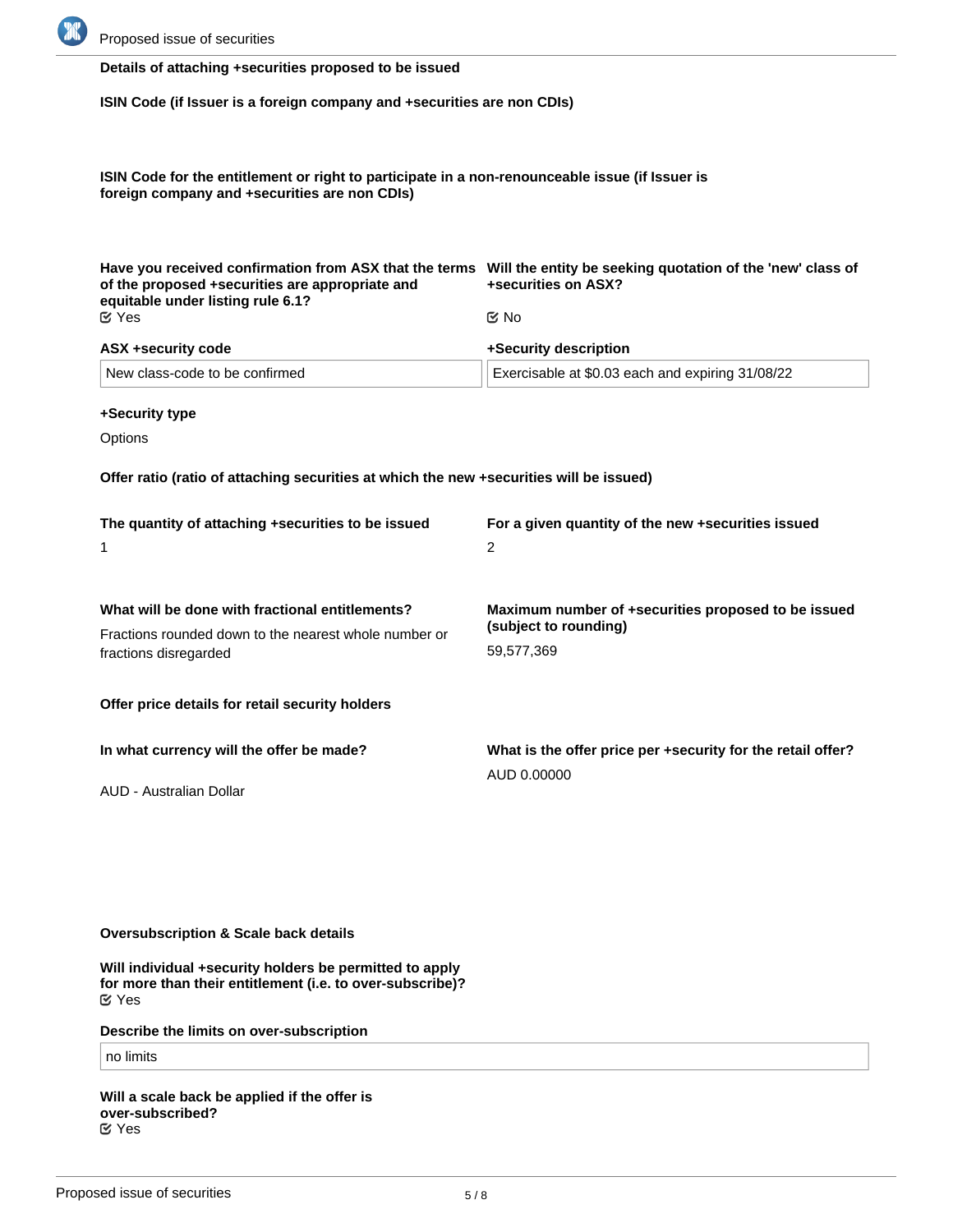

Proposed issue of securities

**Describe the scale back arrangements**

pro-rata

**Will all the +securities issued in this class rank equally in all respects from their issue date?** Yes

Options details

**+Security currency** AUD - Australian Dollar

**Exercise price** AUD 0.0300

**Expiry date** Wednesday August 31, 2022

**Details of the type of +security that will be issued if the option is exercised** ENT : ORDINARY FULLY PAID

**Number of securities that will be issued if the option is exercised**

one fully paid ordinary share (ASX:ENT)

**Please provide a URL link for a document lodged with ASX setting out the material terms of the +securities proposed to be issued or provide the information by separate announcement.**

[www.enterprisemetals.com.au](http://www.enterprisemetals.com.au)

Part 3C - Timetable

**3C.1 +Record date** Tuesday August 18, 2020

**3C.2 Ex date** Monday August 17, 2020

**3C.4 Record date** Tuesday August 18, 2020

**3C.5 Date on which offer documents will be sent to +security holders entitled to participate in the +pro rata issue**

Friday August 21, 2020

**3C.6 Offer closing date**

Tuesday September 8, 2020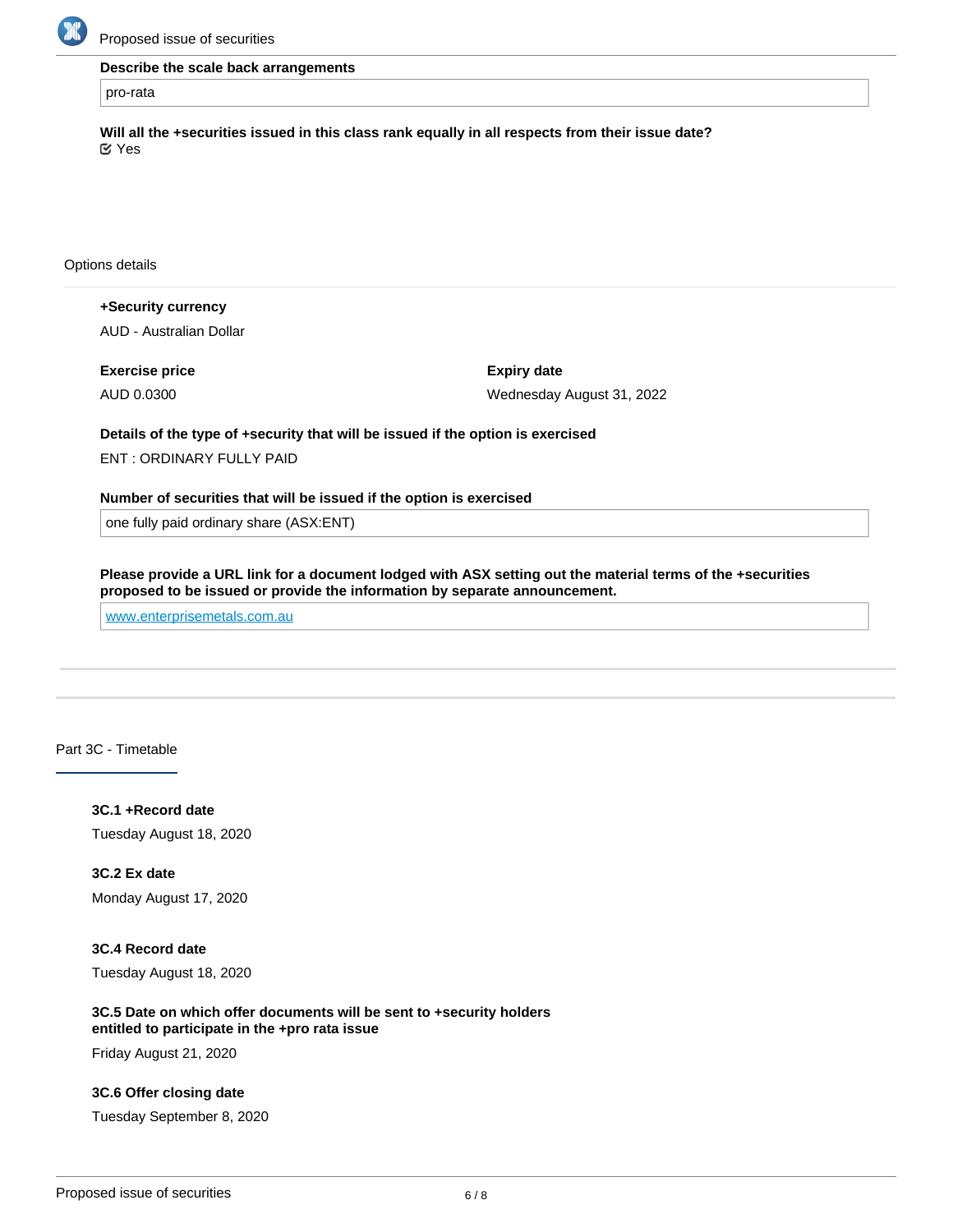

# **3C.7 Last day to extend the offer closing date**

Thursday September 3, 2020

#### **3C.9 Trading in new +securities commences on a deferred settlement basis**

Wednesday September 9, 2020

**3C.10 Last day for entity to announce the results of the offer to ASX, including the number and percentage of +securities taken up by existing +security holders and any shortfall taken up by underwriters or other investors**

Friday September 11, 2020

#### **3C.11 +Issue date**

Tuesday September 15, 2020

#### **3C.12 Date trading starts on a normal T+2 basis**

Wednesday September 16, 2020

#### **3C.13 First settlement date of trades conducted on a +deferred settlement basis and on a normal T+2 basis**

Friday September 18, 2020

Part 3E - Fees and expenses

**3E.1 Will there be a lead manager or broker to the proposed offer?** No

**3E.2 Is the proposed offer to be underwritten?** No

**3E.3 Will brokers who lodge acceptances or renunciations on behalf of eligible +security holders be paid a handling fee or commission?** No

**3E.4 Details of any other material fees or costs to be incurred by the entity in connection with the proposed offer**

Part 3F - Further Information